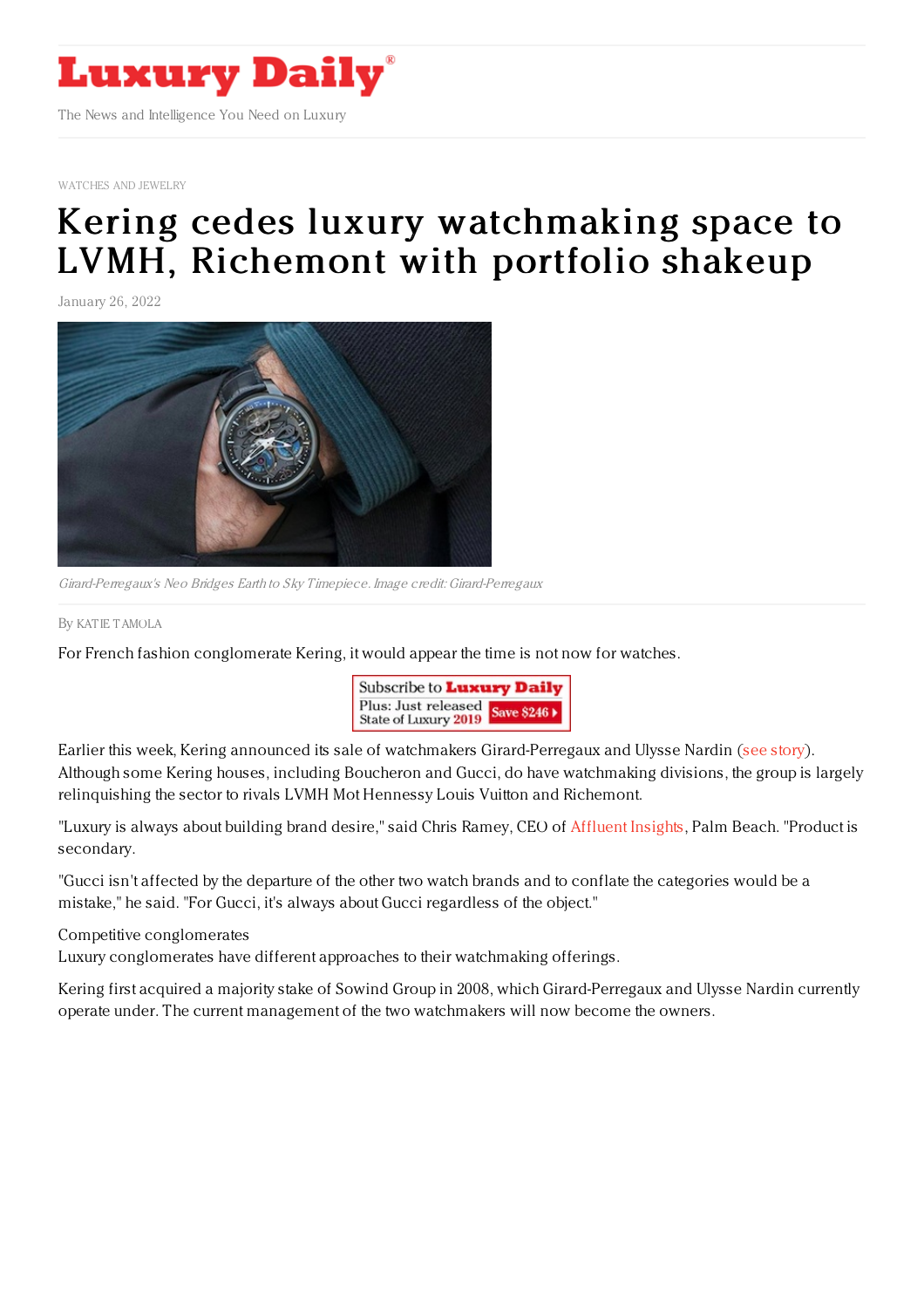

Ulysse Nardin's Diver Chronograph 44mm Limited EditionGreat White. Image courtesy ofUlysse Nardin

For the third quarter of 2021, Kering acknowledged its watchmaking division was rebounding, but did not report exact figures. The conglomerate did, however, report solid revenue growth, seeing double-digit growth during the third quarter of 2021 with group revenue of \$4.8 billion, at the current exchange rate up more than 12 percent compared to Q3 2020 (see [story](https://www.luxurydaily.com/kering-reports-solid-12pc-growth-in-q3/)).

While Girard-Perregaux and Ulysse Nardin have storied histories, the watchmakers do not have the same presence as the brands owned by LVH and Richemont.

LVMH boasts a wide watchmaker portfolio, including Hublot, Tag Heuer and Zenith reported its watches and jewelry division saw a 4 percent sales increase in the first 9 months of 2021 compared to the same period in 2020 (see [story](https://www.luxurydaily.com/lvmh-q3-2021-revenues/)).

Swiss luxury conglomerate Richemont also owns several successful watch brands, including A. Lange & Sohne, IWC Schaffhausen and Vacheron Constantin, among others. Last year, its watchmakers also rebounded, recording 1.679 billion euros in sales, or \$1.917 billion up 74 percent y-o-y and 7 percent y-o-2y at actual rates (see [story](https://www.luxurydaily.com/richemont-first-half-2022-earnings/)).

Private and independently-owned watchmakers including Audemars Piguet and Breitling also offer examples of how horology maisons can thrive without the backing of international luxury groups perhaps an indication of what the future holds for Girard-Perregaux and Ulysse Nardin.



Many LVMHwatch brands have famous ambassadors. Image courtesy of Tag Heuer

For instance, Swiss watchmaker Rolex remains one of the most recognized names in the industry, continuously fostering its following and brand heritage. The 2021 Global RepTrak 100 ranking listed Rolex as second among the top 100 globally reputable brands, with a reputation score of 79.6 (see [story](https://www.luxurydaily.com/luxury-most-reputable-global-companies/)).

Other top independent luxury houses, including Chanel and Herms, also have watchmaking divisions.

## Timing is everything

In announcing the sale of Girard-Perregaux and Ulysse Nardin, Kering announced it is prioritizing maisons with the "potential to become sizable assets." The bulk of its portfolio is in the apparel and leather goods anchored by flagship brand Gucci, which launched a new high watchmaking collection made in Switzerland last April.

Inspired by its heritage and commitment to creativity and innovation, Gucci unveiled four lines within the collection: Gucci 25H, G-Timeless, Grip and high-jewelry timepieces. Prices for the timepieces run up to six figures (see [story](https://www.luxurydaily.com/gucci-launches-swiss-high-watchmaking-collection/)).